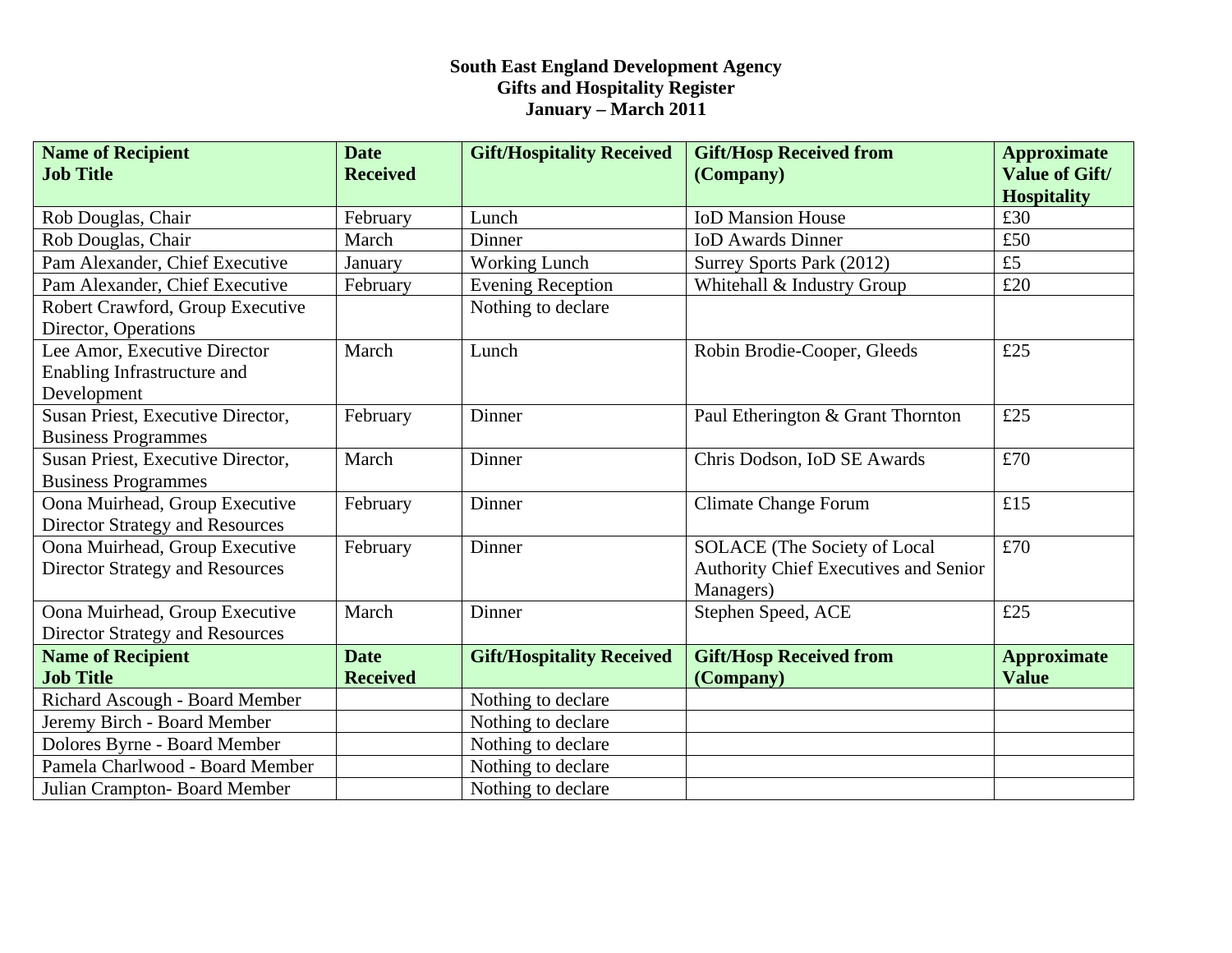## **South East England Development Agency Gifts and Hospitality Register January – March 2011**

| Les Dawson - Board Member             |                 | Nothing to declare               |                                |                    |
|---------------------------------------|-----------------|----------------------------------|--------------------------------|--------------------|
| Imtiaz Farookhi - Board Member        |                 | Nothing to declare               |                                |                    |
| <b>Andrew Finney - Board Member</b>   |                 | Nothing to declare               |                                |                    |
| <b>Bob Goldfield - Board Member</b>   |                 | Nothing to declare               |                                |                    |
| Keith House - Board Member            |                 | Nothing to declare               |                                |                    |
| Keith Mitchell - Board Member         |                 | Nothing to declare               |                                |                    |
| Alex Pratt - Board Member             |                 | Nothing to declare               |                                |                    |
| Keith Riley - Deputy Chair            |                 | Nothing to declare               |                                |                    |
| <b>Name of Recipient</b>              | <b>Date</b>     | <b>Gift/Hospitality Received</b> | <b>Gift/Hosp Received from</b> | <b>Approximate</b> |
| <b>Job Title</b>                      | <b>Received</b> |                                  | (Company)                      | <b>Value</b>       |
| <b>EID Operations Team</b>            | March           | Seminar                          | <b>Squire Sanders Hammond</b>  | Free               |
| <b>EID Operations Team</b>            | January         | <b>Business Southampton</b>      | <b>Crest Nicholson</b>         | £50                |
|                                       |                 | <b>Annual Conference</b>         |                                |                    |
| European Team - POWER Team            | March           | Dinner                           | <b>Tallinn City Government</b> | £25                |
| European Team - PEOPLE Team           | January         | Dinner                           | Junta de Andalucia             | £30                |
|                                       |                 |                                  |                                |                    |
| European Team - PEOPLE Team           | March           | Dinner                           | Malapolska Region              | £30                |
| European Team - PEOPLE Team           | March           | Dinner                           | Malapolska Region              | £25                |
|                                       |                 |                                  |                                |                    |
| European Team - PEOPLE Team           | March           | Dinner                           | Malapolska Region              | £20                |
| <b>RDPE</b> Team                      |                 | Nothing to Declare               |                                |                    |
| <b>ESF</b> Team                       |                 | Nothing to Declare               |                                |                    |
| <b>ERDF</b> Team                      |                 | Nothing to Declare               |                                |                    |
| <b>BCI</b> Team                       |                 | Nothing to Declare               |                                |                    |
| <b>EPOW</b> team                      |                 | Nothing to Declare               |                                |                    |
| <b>Sector and Cluster Development</b> | March           | Dinner                           | <b>EEF</b>                     | £35                |
| Team                                  |                 |                                  |                                |                    |
| <b>Sector and Cluster Development</b> | March           | Lunch                            | <b>Orbis Energy</b>            | £15                |
| Team                                  |                 |                                  |                                |                    |
| <b>Sector and Cluster Development</b> | March           | Dinner                           | Orbis Energy                   | £25                |